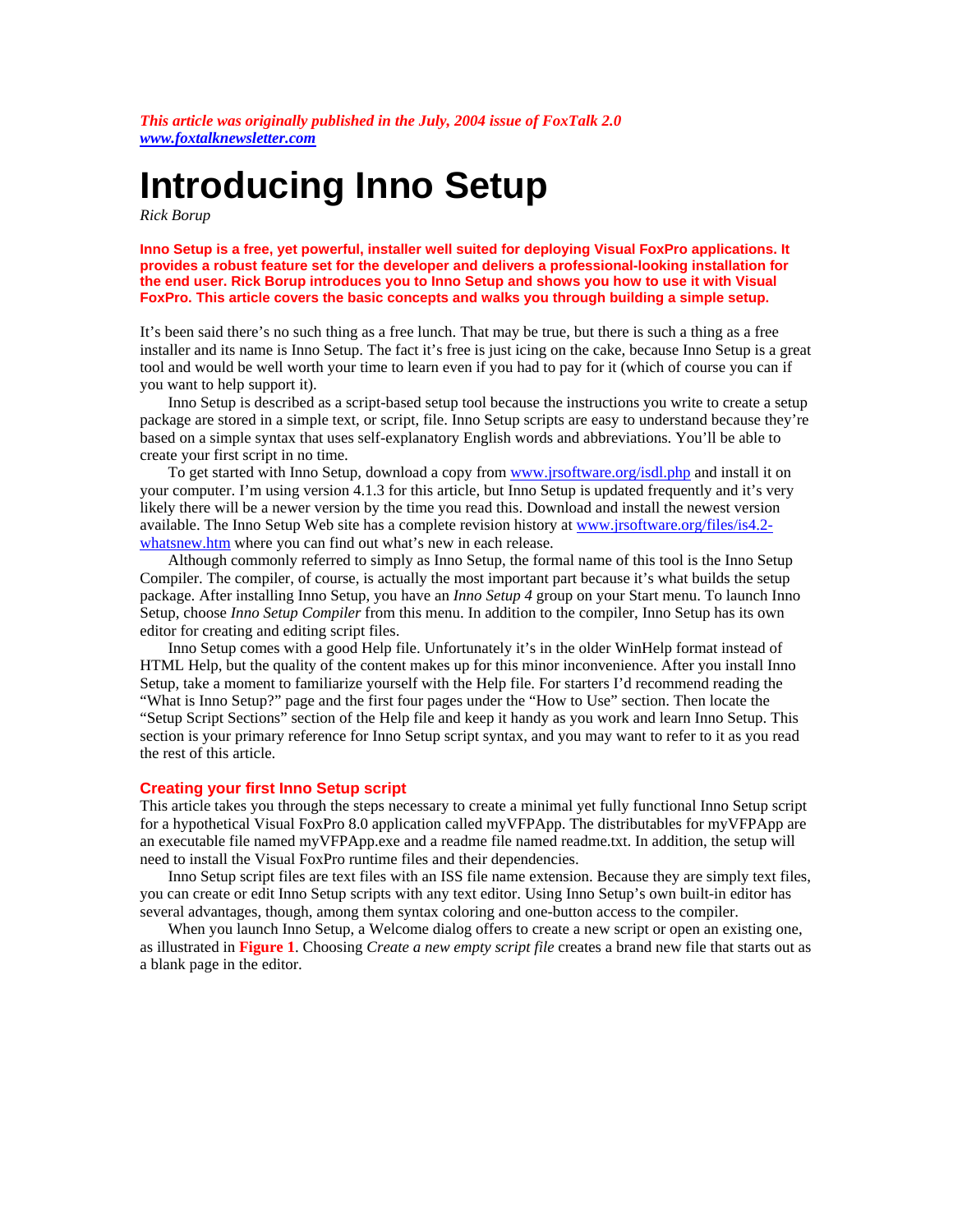# *Figure 1*



The other choice is to use the Script Wizard, a built-in tool that walks you through a series of steps to create a new setup script. You should be aware of the Script Wizard because if it is turned on (as it is by default) it starts automatically when you choose File | New from the main menu. I won't cover the Script Wizard here. If you'd like to know more, you can explore it on your own; you can also find a discussion of the Script Wizard in Appendix D of *Deploying Visual FoxPro Solutions* from Hentzenwerke Publishing.

In addition to the usual buttons for New, Open, Save and Help, the toolbar of the InnoSetup IDE has buttons to start and stop the compiler and to run the setup after compilation.

An Inno Setup script file is organized into sections, much as an INI file. Section headers are enclosed in square brackets, and the entries for each section follow the section header with one entry per line. This simple structure makes it easy to read and write a script file.

## *The Setup section*

The first section in an Inno Setup script is the Setup section. The entries in this section pertain to the entire setup and include settings for the name of the product, its version number, and so forth. The Setup section entries for myVFPApp are as follows. Note that you can place a comment anywhere in a script by starting the line with a semi-colon.

```
; -- myVFPApp.iss --
; This is the setup script for myVFPApp version 1.0.0.
[Setup]
AppName=MyVFPApp
AppVerName=MyVFPApp version 1.0.0
DefaultDirName={pf}\MyVFPApp
DefaultGroupName=MyVFPApp
```
The names to the left of the equals sign in the Setup section are called directives. As you can see, directives are easy-to-read English words or abbreviations. Although a typical script has many directives in the Setup section, only AppName, AppVerName, and DefaultDir are required. The AppName directive is the name of the application the way you want it to be displayed during installation. The AppVerName directive is similar to AppName, but includes the version number. The DefaultDirName directive specifies the default destination directory for the product. The other directive shown here is DefaultGroupName, which specifies the default Start menu folder name used when creating shortcuts.

In the DefaultDirName directive, notice the use of the constant {pf} in front of the directory name. Inno Setup uses several constants like this to indicate entries whose actual values are resolved at installation time. The {pf} constant points to the Program Files folder on the user's computer. This and the other constants used by Inno Setup are explained in the Help file under How to Use | Constants.

#### *The Files section*

The Files section is where you list the files you want to install. The entries in this section are structured in a *parameter: "value"* format. You can place two or more parameters on one line by separating them with semi-colons. The Files section entries for myVFPApp are as follows.

```
[Files]
Source: "MyVFPApp.exe"; DestDir: "{app}"
Source: "Readme.txt"; DestDir: "{app}"; Flags: isreadme
```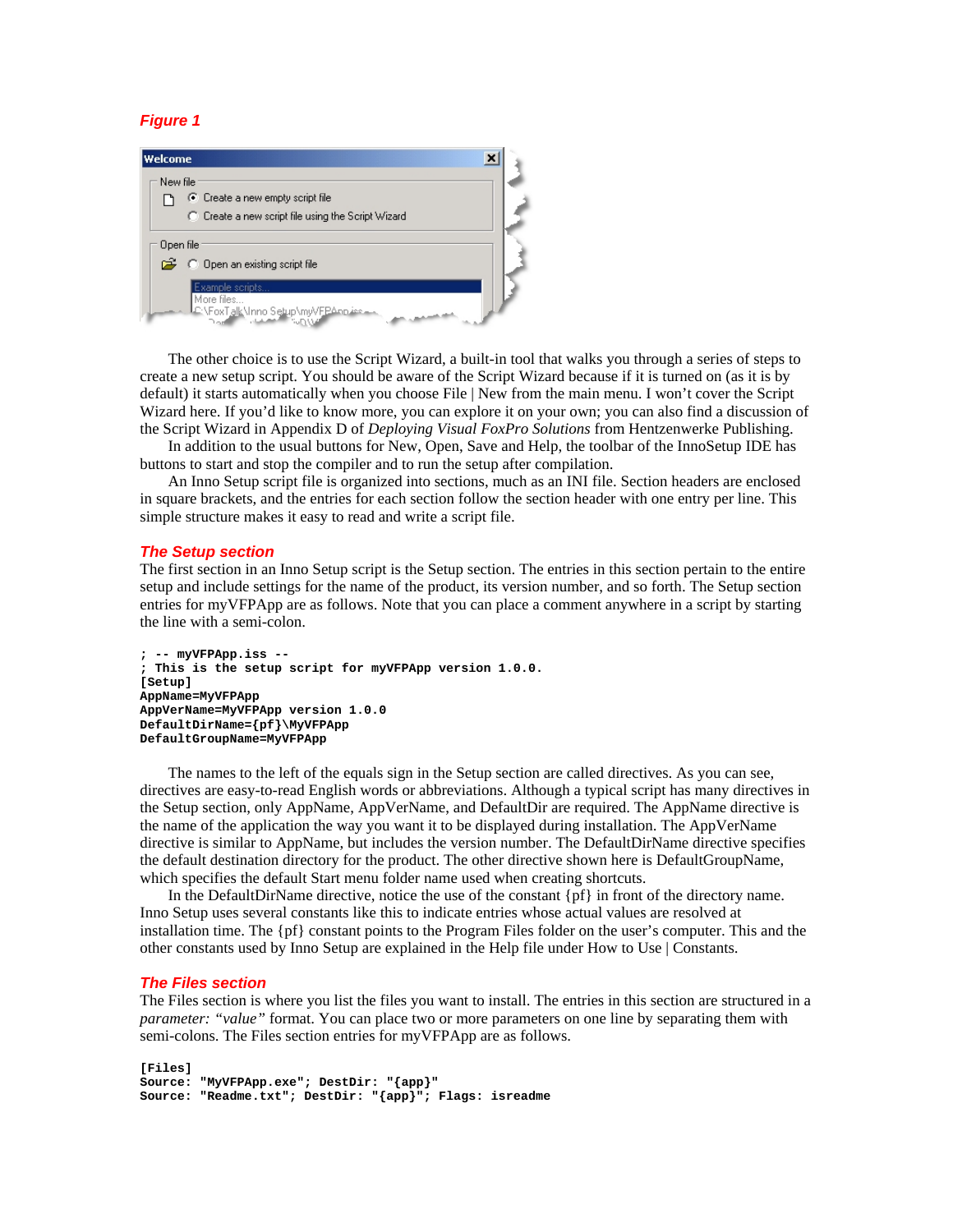Entries in the Files section require a minimum of two parameters: a Source parameter and a DestDir parameter. The Source parameter specifies the location of the source file on your computer or network. Unless a full drive and path are specified, the source is relative to the location of the script file. The DestDir parameter identifies the destination directory for the file on the user's computer. Note the use of the constant {app} as the value for the DestDir parameter. The {app} constant points to the directory the user chooses as the destination directory when installing the application.

The entry for the readme.txt file illustrates the use of flags. Flags allow you to specify additional options for a file. The *isreadme* flag tells the compiler this is the "read me" file for this setup and instructs the installer to prompt the user to view the file after installation is complete. This flag can be used on only one file per script.

#### *The Icons section*

Except for the VFP runtime files, you could actually stop right here and have a complete script. It's customary to create a shortcut, though, and in Inno Setup this is accomplished by adding an Icons section. Entries in the Icons section, like the entries in the Files section, consist of parameter and value pairs. Following is the entry to create a Start Menu icon for myVFPApp.

```
[Icons]
Name: "{group}\MyVFPApp"; Filename: "{app}\MyVFPApp.exe"
```
Again, note the use of constants. The Name parameter uses the {group} constant, which points to the Start Menu folder on the user's computer. The Filename parameter uses the {app} constant along with the name of the application's executable file to specify the target of the shortcut.

#### *The VFP runtime files*

The script entries for the VFP runtime files belong in the Files section, but these files require special handling: the runtime files for VFP 7 and VFP 8 go into the Common Files folder, and the Visual C++ 7.0 runtime DLL goes into the System folder. Because the entries for the runtime files are the same for all VFP apps, you can save them in a separate file and simply copy them into your setup scripts as needed.

Here are the Files section entries for the VFP 8 runtime files. (Line breaks have been inserted to fit the column width for publication; in the actual script each entry is a single line.)

```
[Files]
Source: C:\Program Files\Common Files\Microsoft Shared\
VFP\gdiplus.dll; DestDir: {cf}\Microsoft Shared\VFP; 
Flags: sharedfile uninsneveruninstall restartreplace
Source: C:\Program Files\Common Files\Microsoft Shared\
VFP\vfp8r.dll; DestDir: {cf}\Microsoft Shared\VFP; 
Flags: regserver sharedfile uninsneveruninstall 
restartreplace
Source: C:\Program Files\Common Files\Microsoft Shared\
VFP\vfp8t.dll; DestDir: {cf}\Microsoft Shared\VFP; 
Flags: sharedfile uninsneveruninstall restartreplace
Source: C:\Program Files\Common Files\Microsoft Shared\
VFP\vfp8renu.dll; DestDir: {cf}\Microsoft Shared\VFP;
```

```
Flags: sharedfile uninsneveruninstall restartreplace
```

```
Source: C:\VFP8Distrib\System32\msvcr70.dll; DestDir: {sys};
Flags: uninsneveruninstall onlyifdoesntexist
```
Note the use of a fully qualified drive and path for the Source parameter. This is because the source files are not in the same directory as the script. The source for the VFP runtime files is the Common Files folder on your computer, which can be referenced directly in the script as shown. The msvcr70.dll file resides in your computer's System folder, but for safety reasons Inno Setup (by default) no longer allows you to deploy files directly from your own System folder. The solution in this case is to copy msvcr70.dll to another folder and reference the copy in your script.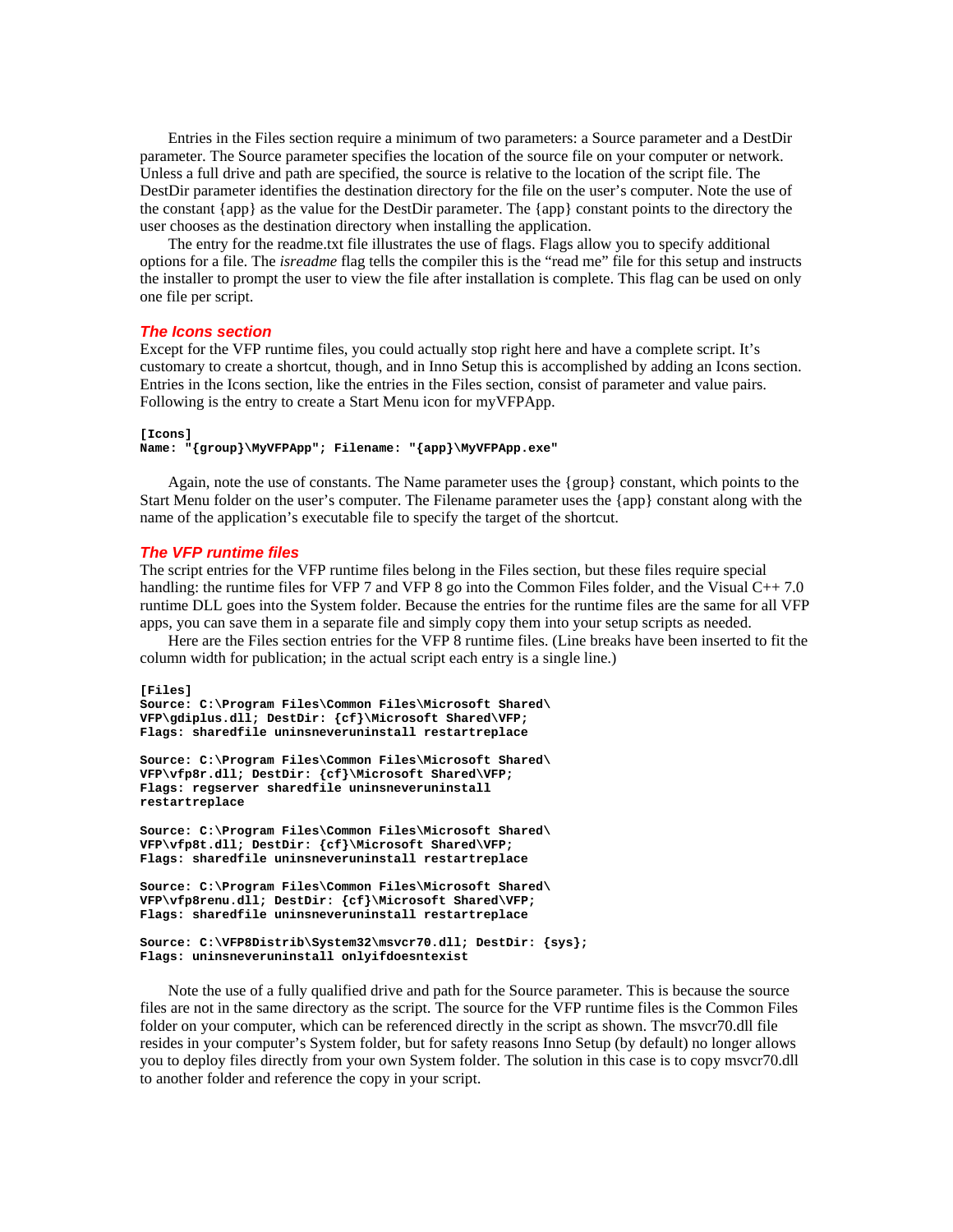Another new constant is introduced in the DestDir parameter for these entries. The {cf} constant points to the Common Files folder on the user's computer. New flags are introduced here, too. The *sharedfile* flag tells the installer to increment the file's reference count on the user's computer. The *uninsneveruninstall* flag tells the installer not to uninstall this file when the application is uninstalled. The *restartreplace* flag tells the installer to set the file to be replaced upon restart if the file is in use during installation. The *onlyifdoesntexist* flag means copy this file only if it doesn't already exist on the user's computer. Finally, the *regserver* flag (used with vfp8r.dll) tells the installer to register the DLL on the user's computer.

You can add these five entries to the Files section of your script by simply typing them in, or you can store them in a separate file and copy and paste them from there. A third way is to use Inno Setup's *#include* directive to bring them in from a separate file at compile time. For example, if you store these entries in a file called VFP8Runtimes.txt, you can include them in your script by adding the following line to the Files section:

#### **#include "VFP8Runtimes.txt"**

Files you incorporate into your script with the *#include* directive don't need to have an ISS file name extension, although they can. It's okay to have more than one section with the same name in a script, so you don't have to worry about removing the section header(s) from an included file.

#### **Compiling the script**

When you're ready to compile your script, simply click the Compile button on the Inno Setup toolbar as illustrated in **Figure 2**. Before compiling a new script for the first time, give it a name and save it to disk.

# *Figure 2*



The sample script myVFPApp.ISS is available in accompanying download file. The Download also includes the VFP8Runtimes.txt file as well as myVFPApp.exe and readme.txt. To compile the script you need VFP 8 installed on your machine so the compiler can find the runtime files.

When you click the Compile button, Inno Setup compiles the script file line by line, opening a Compiler Status window below the editor to log each step in the compilation and any errors encountered. If an error is detected the compilation halts, an error message displays, and the line with the error will be highlighted in the editor (see **Figure 3).**